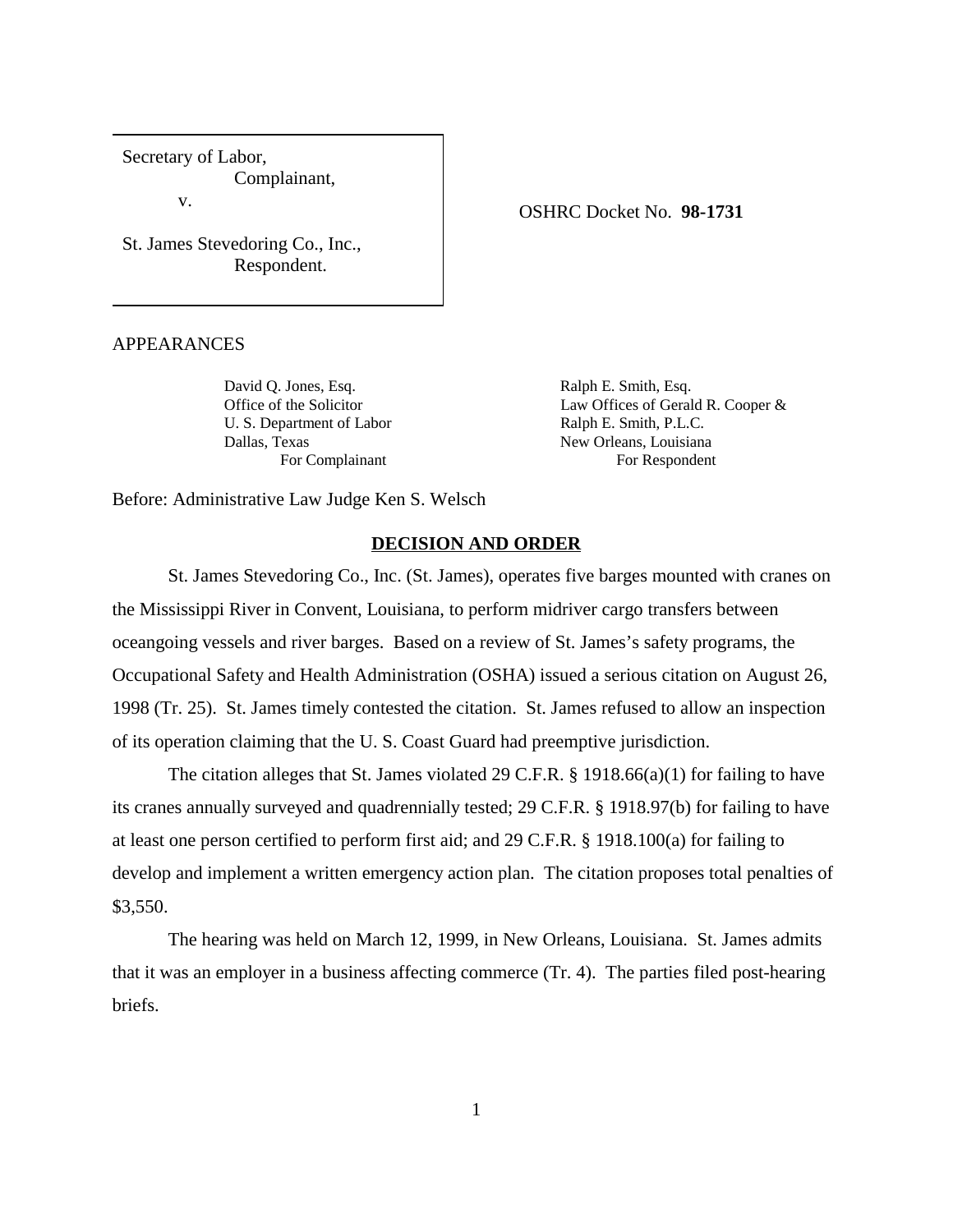St. James denies the alleged violations and argues preemption under  $\S$  4(b)(1) of the Occupational Safety and Health Act (Act) based on the jurisdiction of the U. S. Coast Guard. Having considered the record, OSHA has jurisdiction; the alleged violation of  $\S$  1918.66(a)(1) is vacated as not established; and the violations of §§ 1918.97(b) and 1918.100(a) are affirmed.

## *The Inspection*

St. James operates five crane-mounted barges in the Mississippi River in Convent, Louisiana, to load and unload cargo midriver to and from vessels and river barges (Tr. 7, 14, 26). The five crane barges<sup>1</sup> are designated as the *Bulk I, Bulk II, Bulk III, Ashley* and *Margret* (Tr. 11). In size, the barges range from 150 to 200 feet long and 50 feet wide. Each barge is equipped with a pedestal boom crane with a large clamshell bucket for use in handling bulk materials. The pedestal provides the operator with a clear view of the boom moving from the ship's hold to the river barge alongside, or from the river barge to the ship's hold (Tr. 15-16). The crane barges are not self-propelled, but are moved into position by tugboats. Once alongside a ship, the crane moves fore and aft by cables and winches to the desired location (Tr. 16-17). The crane barges have registration documents from the U. S. Coast Guard, which are stamped annually (Tr. 17, 66- 67).

The employees aboard the crane barges are more or less permanently assigned. The employees assist in handling lines and anchors; operating the crane and mobile equipment for moving cargo and positioning the barges alongside the ships; and lifting covers on the hopper barges (Tr. 18).

After receiving an informal employee's complaint, OSHA compliance officer (CO) Barry Buuck initiated an inspection of St. James (Tr. 24, 47-48). This was St. James's first OSHA inspection (Tr. 54). CO Buuck arrived on June 18, 1998, but left because of a possible refusal to allow the inspection (Tr. 24). He returned, however, on July 12, 1998, and met with Vice-President Paul Morton and Operations Manager Burton Gonzales. CO Buuck reviewed various safety programs and remained at the office for approximately two and one-half hours (Tr. 26, 42,

<sup>&</sup>lt;sup>1</sup> St. James also operates a barge named *Leslie* which does not have a crane (Tr. 12).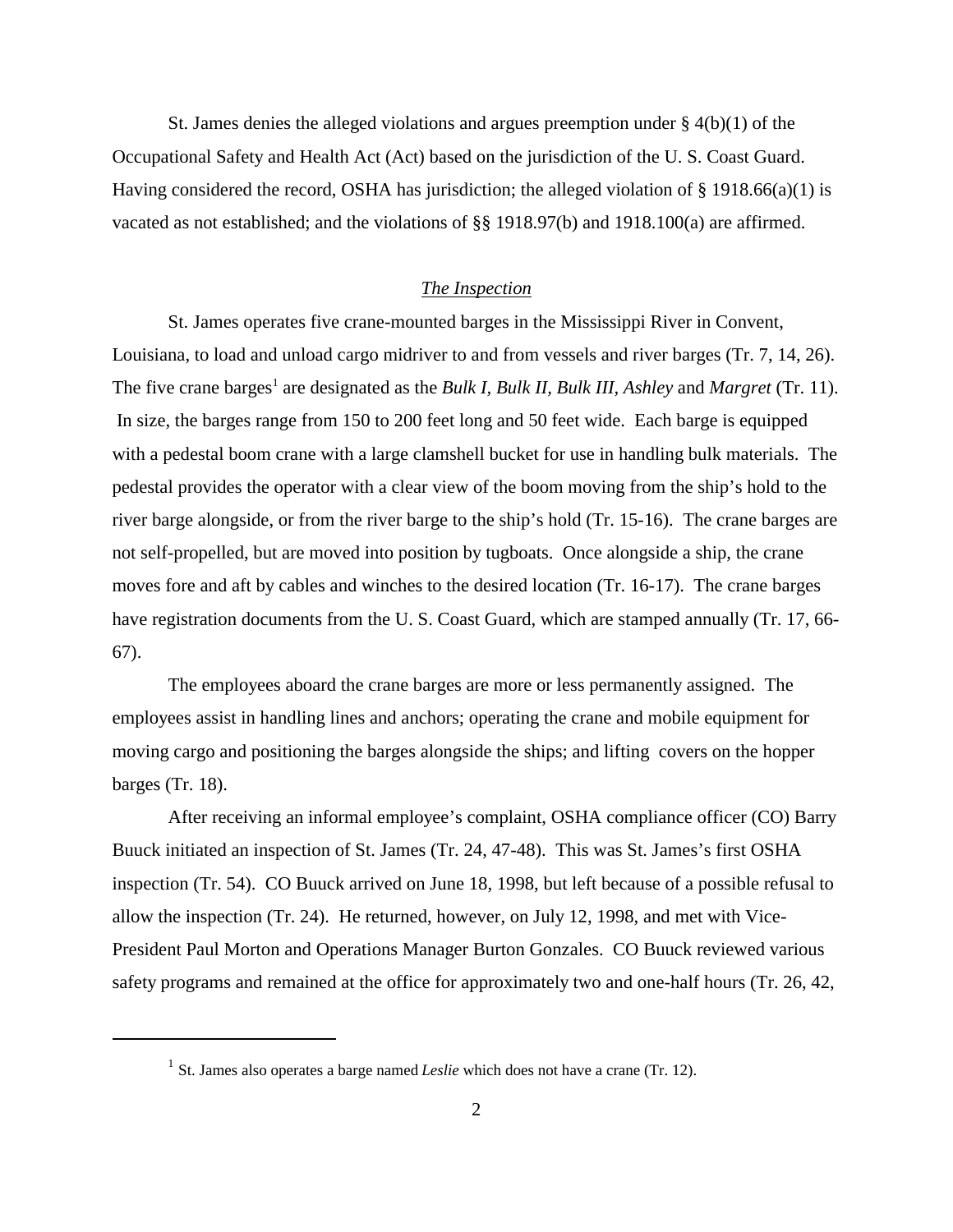46). Because of rain, Buuck returned to his office without making a visual inspection of the operation (Tr. 24). When he telephoned to continue the inspection, CO Buuck was advised that St. James refused further inspection, claiming OSHA lacked jurisdiction (Tr. 25). OSHA did not seek an inspection warrant, but issued the serious citation based on Buuck's review of St. James's records (Tr. 48). The employee's complaint which precipitated the inspection was not confirmed and was not involved in the conditions cited (Tr. 57-58).

## *Discussion*

# **OSHA's Jurisdiction**

### Application of  $\S$  4(a)

Section 4(a) of the Act provides in part that:

This Act shall apply with respect to employment performed in a workplace in a State, the District of Columbia, the Commonwealth of Puerto Rico, the Virgin Islands, American Samoa, Guam, the Trust Territory of the Pacific Islands, Wake Island, Outer Continental Shelf lands defined in the Outer Continental Shelf Act, Johnson Island, and the Canal Zone.

St. James argues that the Act's jurisdiction does not extend to its crane-mounted barges. *Donovan v. Texaco, Inc*., 720 F.2d 825 (5th Cir. 1983) (court determined that the Act's regulations did not apply to the working conditions of seamen on vessels in navigation in a case involving a Coast Guard licensed engineer employed on Texaco's deep sea fleet who had complained of discrimination under § 11(c) of the Act).

In considering the application of  $\S 4(a)$ , the Review Commission has concluded that "OSHA has authority to enforce the OSH Act with respect to vessels that are located in U. S. territorial waters." *Tidewater Pacific, Inc*., 17 BNA OSHC 1920, 1923 (No. 93-2529, 1997). The crane barges operate on the Mississippi River within the territorial boundaries of Louisiana (Tr. 8, 14-15). The standards cited at 29 C.F.R., Part 1918, regulate the health and safety of longshore and harbor workers. For the purposes of the Act, the crane barges operated by St. James were workplaces and its employees were performing longshoring work. The inspection and citation were within OSHA's statutory jurisdiction.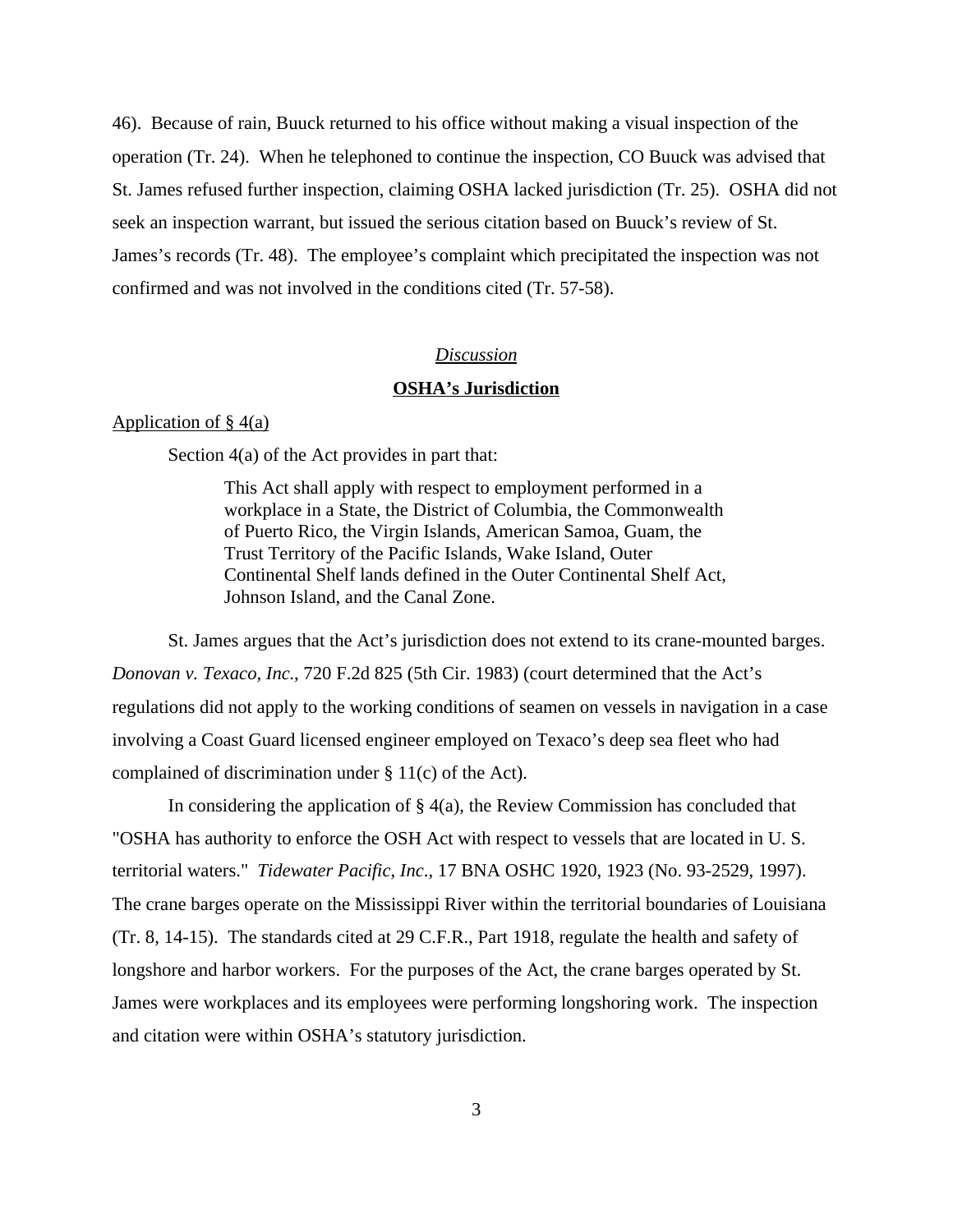## Application of  $\S$  4(b)(1) Preemption

Section 4(b)(1) provides:

Nothing in this Act shall apply to working conditions of employees with respect to which other Federal agencies, and State agencies acting under section 274 of the Atomic Energy Act of 1954, as amended (42 U.S.C. 2021), exercise statutory authority to prescribe or enforce standards or regulations affecting occupational safety and health.

To be preempted by another agency's regulations, the Review Commission has determined:

> To prove the affirmative defense that OSHA's jurisdiction has been preempted under section 4(b)(1), the employer must show that (1) the other federal agency has the statutory authority to regulate the cited working conditions, and (2) that agency has exercised that authority by issuing regulations having the force and effect of law.

*Rockwell International Corp*., 17 BNA OSHC 1801, 1803 (Nos. 93-45, 93-228, 93-233, 93-234, 1996).

"Exercise," as used in  $\S 4(b)(1)$ , requires an actual assertion of regulatory authority as opposed to the mere possession of authority. Where the employer claiming the exemption satisfies its burden of proving that another agency has exercised its authority, OSHA's jurisdiction will be preempted only as to those working conditions actually covered by the other agency's regulations. *Alaska Trawl Fisheries, Inc*., 15 BNA OSHC 1699, 1703-1704 (No. 89- 1192, 1992). OSHA's jurisdiction over the workplace as a whole is preserved, while the redundant regulations of a particular working condition prescribed by  $\S 4(b)(1)$  is avoided. *Southern Pacific Transportation Co. v. Usery*, 539 F.2d 386, 392 (5th Cir. 1976).

The U. S. Coast Guard is authorized to promulgate regulations as to all matters not specifically delegated by law to some other executive department for the safety of life and property upon the high seas and waters, subject to the jurisdiction of the United States. Title 14 U.S.C. § 2. In general, the Coast Guard is the dominant Federal agency with statutory authority to prescribe and enforce standards or regulations affecting seamen aboard vessels in navigation. However, the Coast Guard's jurisdiction is not industry wide. *Alaska Trawl Fisheries, Inc., id*.,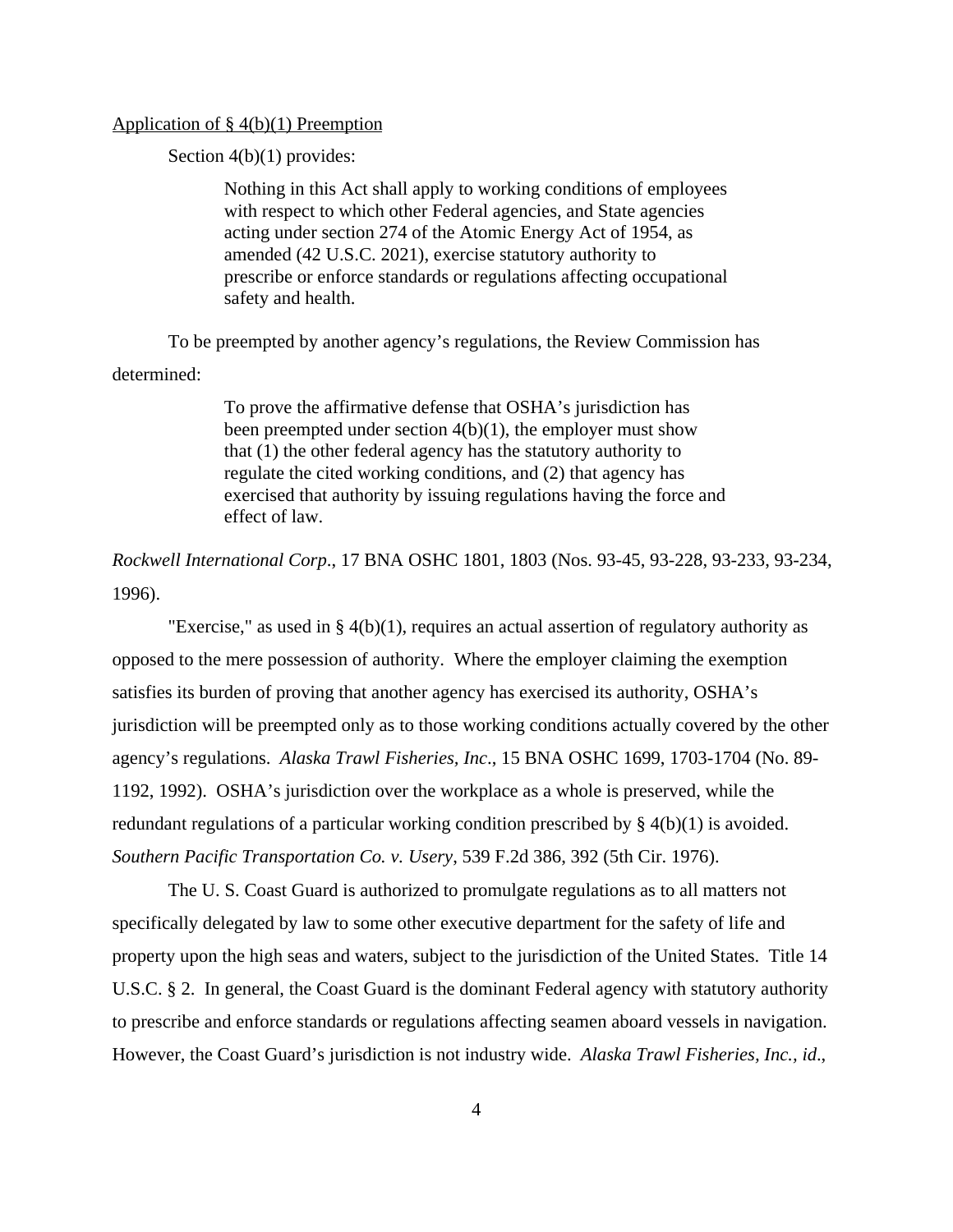at 1704-1705. Therefore, in the absence of an industry-wide exemption, OSHA's jurisdiction is preempted only if the Coast Guard has specifically regulated the cited condition.

In considering the Coast Guard's jurisdiction, the Review Commission has determined that, unlike its expansive coverage over inspected vessels, the Coast Guard's regulations involving uninspected vessels are limited. Where the Coast Guard has exercised jurisdiction over a specific condition with regard to employees on an uninspected vessel, OSHA is effectively barred from exercising concurrent jurisdiction. *Tidewater Pacific, Inc., id.,* at 1925- 1926 (OSHA's record-keeping requirement at § 1904.1 is preempted by the Coast Guard's regulations). On the other hand, where the Coast Guard is not exercising authority, OSHA retains the authority to regulate the working conditions of employees aboard uninspected vessels. *Tidewater Pacific, Inc., id.,* at 1925 (OSHA's confined space, machine guarding and blood borne pathogens standards are not preempted by the Coast Guard); *Red Star Marine Services, Inc*., 739 F.2d 774, 779 (2nd Cir. 1984) (OSHA's noise standard is not preempted by the Coast Guard).

Because the barges are documented vessels in navigable waters, St. James argues that under the Fifth Circuit, the barges are subject to the Coast Guard's regulations and preempted from OSHA's jurisdiction. *Clary v. Ocean Drilling & Exploration Co.,* 609 F.2d 1120 (5th Cir. 1980); *Donovan v. Texaco, Inc.,* 720 F.2d 825 (5th Cir. 1983). Generally, these cases hold that OSHA regulations do not apply to the working conditions of employees on vessels in navigation. However, the Review Commission analyzed the same Fifth Circuit case law relied upon by St. James and concluded that it was not controlling. The Commission stated that:

> Nevertheless, with due respect to the court, we find that *Clary* and *Donovan v. Texaco* are sufficiently distinguishable from the case here presented to have left undecided the precise question of OSH Act applicability to uninspected vessels.

In neither of the cases considered by the court did it differentiate between the extensive degree to which the Coast Guard regulates inspected vessels and the minimal degree to which it regulates those that are uninspected. The vessel classifications in those cases were not identified, although the court's consideration in *Donovan v. Texaco* of the MOU between the Coast Guard and OSHA suggests that the vessel there was inspected. 720 F.2d at 827 n.3. Moreover, the court relied in both cases on Commission precedent, subsequently overruled, suggesting that OSHA lacks jurisdiction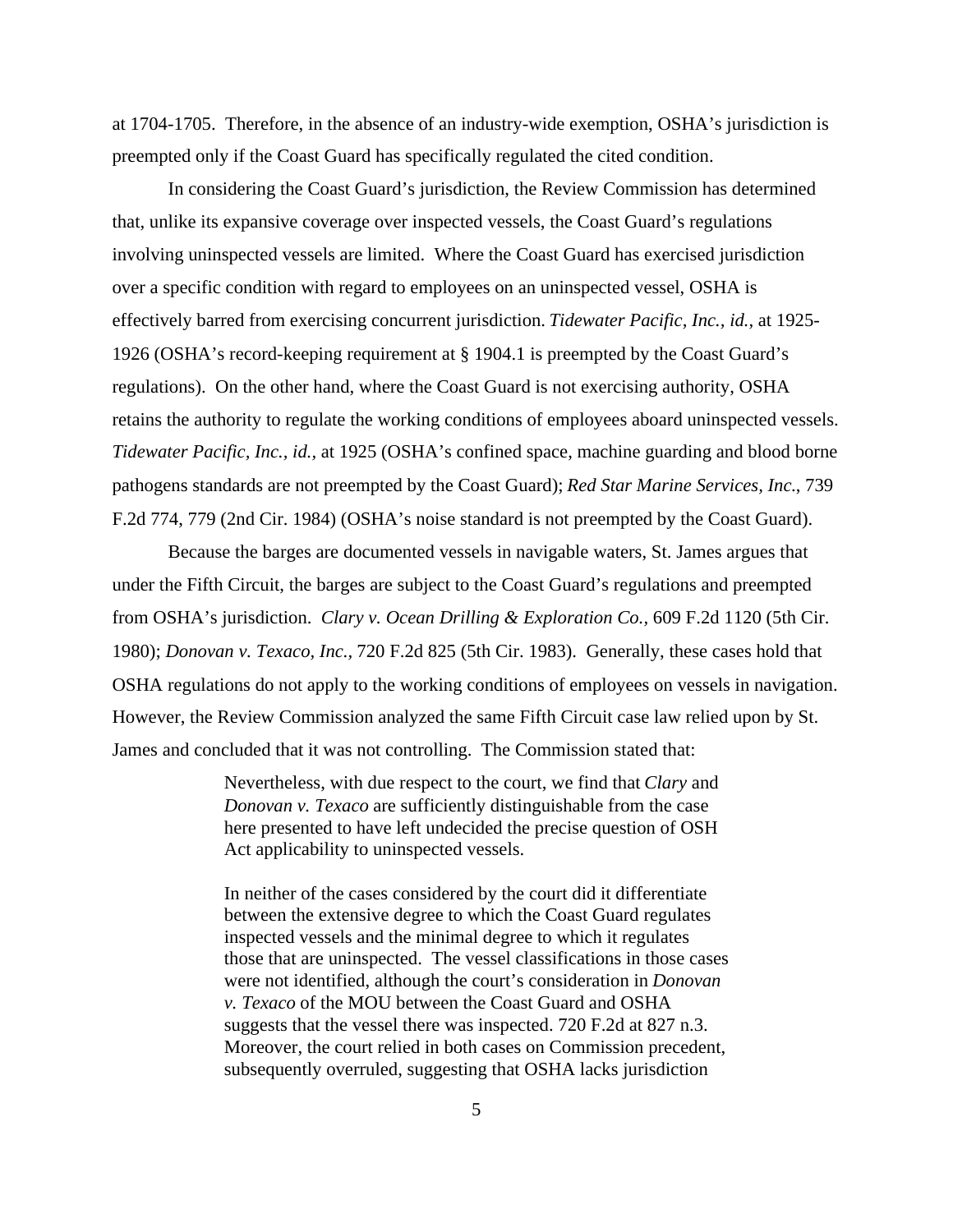over the working conditions of seamen. Most significantly in *Clary*, the court found that the cited OSHA construction and shipbuilding regulations did not, by their own terms, pertain to the special purpose drilling vessel on which the injured seaman worked. 609 F.2d at 1122. This fact alone would have been sufficient to decide the case. . . . Similarly, the court's finding in *Donovan v. Texaco*, that the Coast Guard's regulations included protections "parallel" to those contained in section 11(c), would have been sufficient to dismiss the Secretary's case.

## *Tidewater Pacific, Inc*., *id*., at 1927.

In a more recent case, the District Court in *Perry v. Falcon Drilling Company, Inc.,* 1995 U.S. Dist. LEXIS 6656 (E.D. La., 1995) held that OSHA's regulations on stairways did not apply to *Falcon Rig 16*, an uninspected vessel, because of the Coast Guard's statutory authority. The decision in *Perry* is distinguishable from this case. The District Court in *Perry* stated that "OSHA regulations simply should not apply to govern safety concerns on vessels which have unique problems and concerns best addressed by the Coast Guard." In this case, there is no showing that the Coast Guard exercises authority to regulate crane inspections, first aid, and emergency plans aboard midriver cargo transfer barges. Also, see this court's decision in *Mallard Bay Drilling, Inc., LLC,* 18 BNA OSHC 1668 (No. 97-1973, 1998), petition for review filed Fifth Circuit (Feb. 25, 1999), which neither party cited.

### St. James's Barges Are Uninspected Vessels

In the *Tidewater Pacific* case, the U. S. Coast Guard filed an amicus brief unequivocally disclaiming comprehensive regulation of "uninspected" vessels. *Id.,* at 1924. "Uninspected" vessels are defined by the Coast Guard as non-recreational vessels not subject to the Coast Guard's safety inspection and certification authority. 46 U.S.C.A. § 2101(43). It includes such vessels as tugboats, towing vessels, and barges.

There is no dispute that the crane-mounted barges operated by St. James are documented by the Coast Guard (Tr. 17, 66). However, the documentation is not shown to involve Coast Guard inspection and certification. St. James does not argue that the crane barges are other than uninspected vessels. The barges are not self-propelled and need to be towed into place by a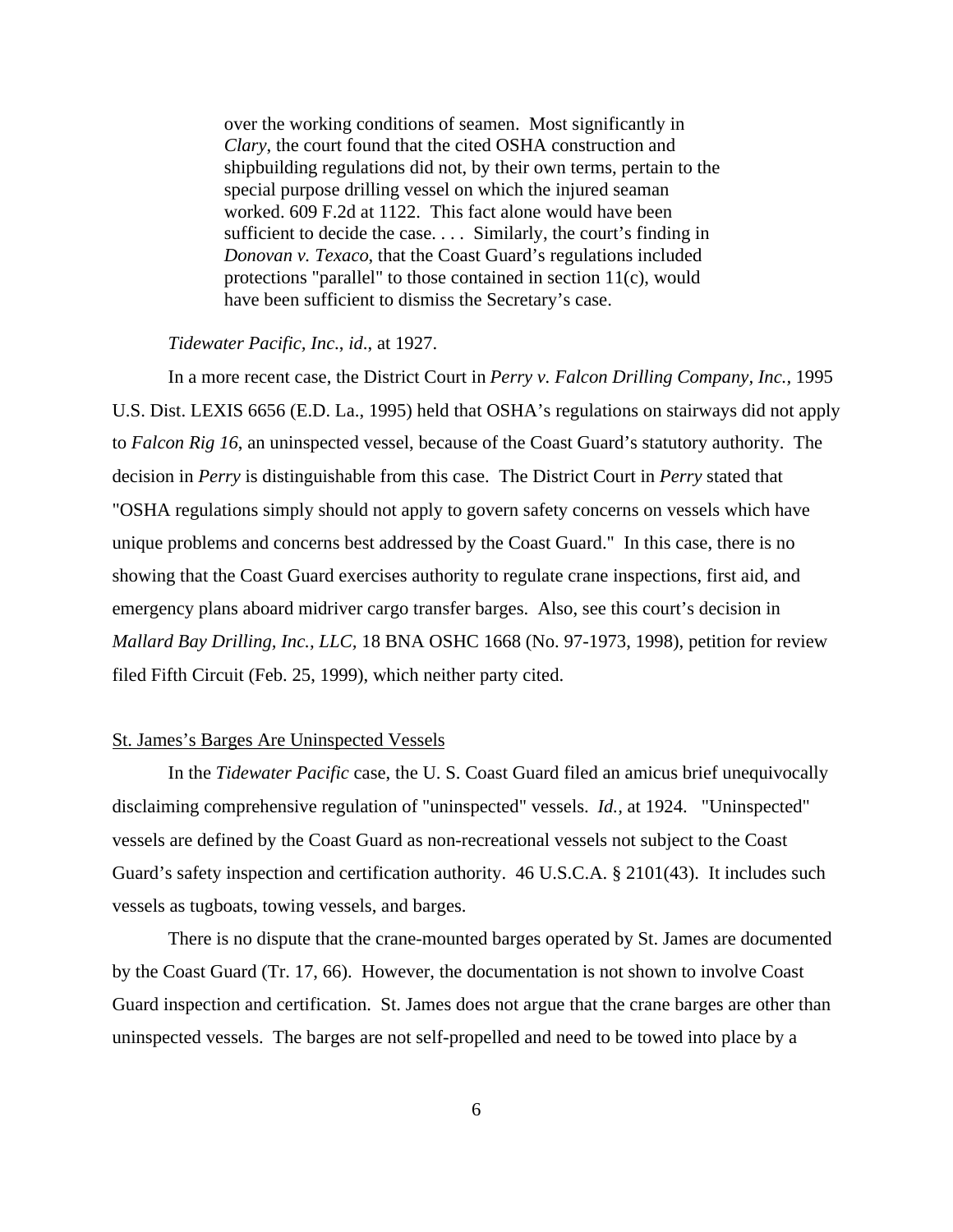tugboat. The barges are operated solely upon the Mississippi River within the territorial boundaries of the State of Louisiana.

St. James argues that the employees aboard the crane barges are seamen (Tr. 17). They are employed in a more or less permanent status and contribute to the function of the barges, notwithstanding that some jobs are not traditionally considered classic sailor jobs. The employees handle mooring lines, lower anchors, clean decks, and maintain navigation lights (Tr. 18). However, there is no evidence that the employees were licensed or had certificates from the U. S. Coast Guard. The employees' activities were more related to St. James's midriver cargo transfer work as opposed to performing navigational-related activities. The employees operate the cranes and engage in the loading and unloading of cargo.

In the present case, the cited working conditions are not navigational, which is the traditional area of Coast Guard expertise. The OSHA citation alleges conditions involving crane certifications, first aid certificates, and emergency response plans.

The barges operated by St. James are uninspected. The Coast Guard's regulations applicable to uninspected vessels preempt OSHA's regulations to the extent OSHA's regulations are redundant.

#### The Conditions Cited Are Not Preempted

The U. S. Coast Guard described its safety standards applicable to uninspected vessels as "minimal" and limited solely to those areas delineated in 46 U.S.C., Chapter 41. *Tidewater Pacific, Inc., id., at 1924.* Chapter 41 regulates the (a) number, type, and size of fire extinguishers; (b) type and number of life preservers; (c) flame arresters, backfire traps, or similar devices on vessels with gasoline engines; (d) ventilation of engine and fuel tank compartments; and (e) the number and type of alerting and locating equipment for vessels on the high seas.

The citation in this case is not shown to encompass any areas regulated and enforced by the U. S. Coast Guard. The Coast Guard regulations for uninspected vessels do not address the same concerns regarding crane inspections, first aid certificates and emergency plans as cited by OSHA. St. James does not show or argue any similar requirements enforced by the Coast Guard.

7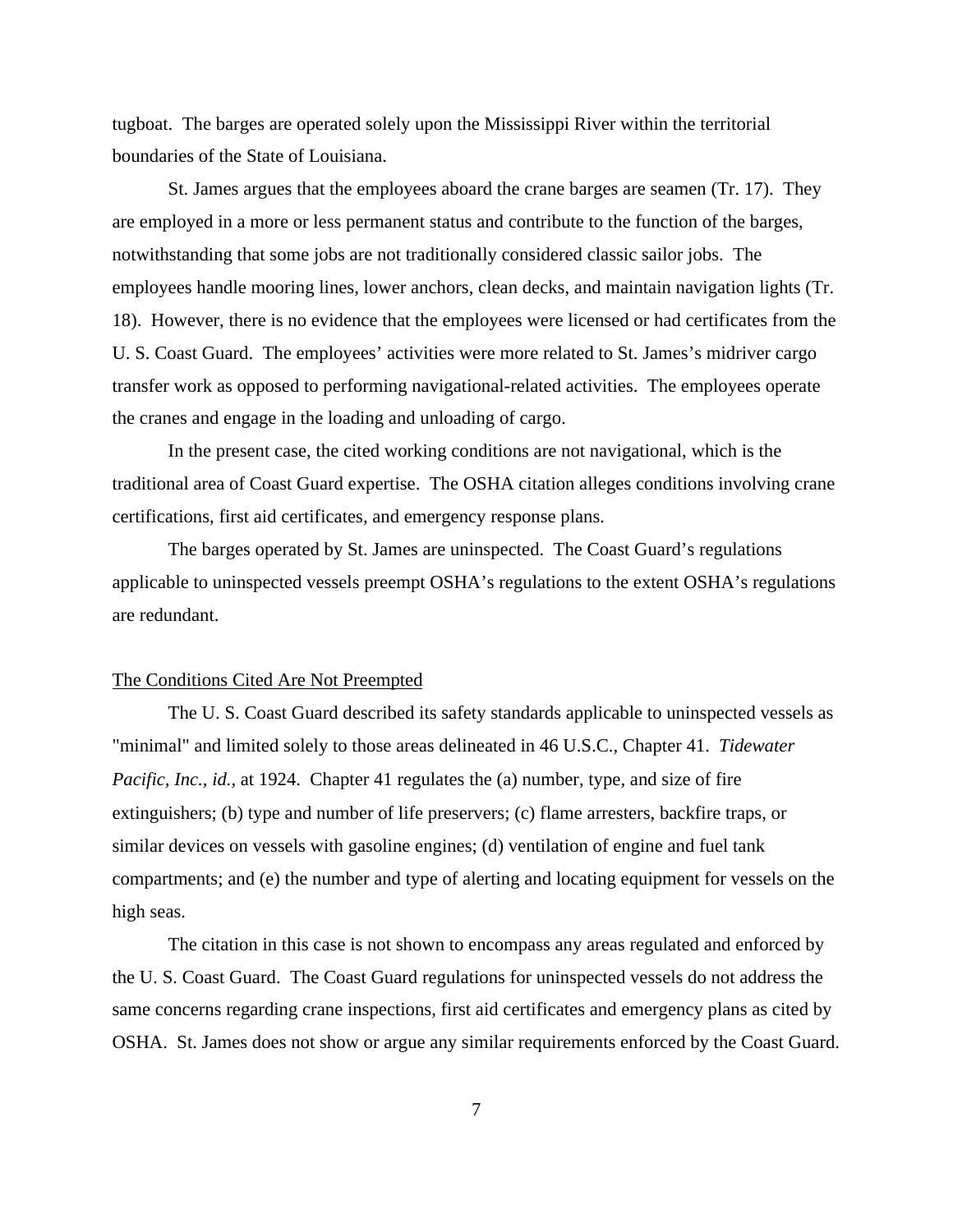OSHA's jurisdiction over St. James's crane barges is not preempted by the U. S. Coast Guard for the conditions cited.

### **Alleged Violations**

The Secretary has the burden of proving a violation.

In order to establish a violation of an occupational safety or health standard, the Secretary has the burden of proving: (a) the applicability of the cited standard, (b) the employer's noncompliance with the standard's terms, (c) employee access to the violative conditions, and (d) the employer's actual or constructive knowledge of the violation (*i.e.,* the employer either knew or, with the exercise of reasonable diligence could have known, of the violative conditions).

*Atlantic Battery Co.,* 16 BNA OSHC 2131, 2138 (No. 90-1747, 1994).

Part 1918 applies to longshoring operations and related employments aboard vessels. "Vessel" includes "every description of watercraft" used for transportation on water. *See* § 1918.2 (definitions). St. James's business is transferring cargo midriver by its crane barges to and from ships and river barges. Part 1918 is applicable to St. James's operations.

At the hearing, St. James argued that it was not aware of the Part 1918 standards. On June 25, 1997, OSHA published the current longshore standards in Part 1918, which recodified under different numbers existing standards such as § 1918.66 and § 1918.97, and implemented new standards such as § 1918.100. The new Part 1918 became effective on January 25, 1998. 62 Fed. Reg. 40202. The OSHA inspection of St. James occurred on June 18, 1998. St. James argued that the new Part 1918 was not published in the Code of Federal Regulations until July, 1998 (Exh. R-6).

St. James's argument is rejected. An employer is presumed to know the requirements of the regulations upon publication in the Federal Register. Also, as noted, the requirements under § 1918.66 and § 1918.97 had existed prior to January, 1998. 39 Fed. Reg. 22074 (June 19, 1974).

Item 1 - Alleged Violation of  $\S$  1918.66(a)(1)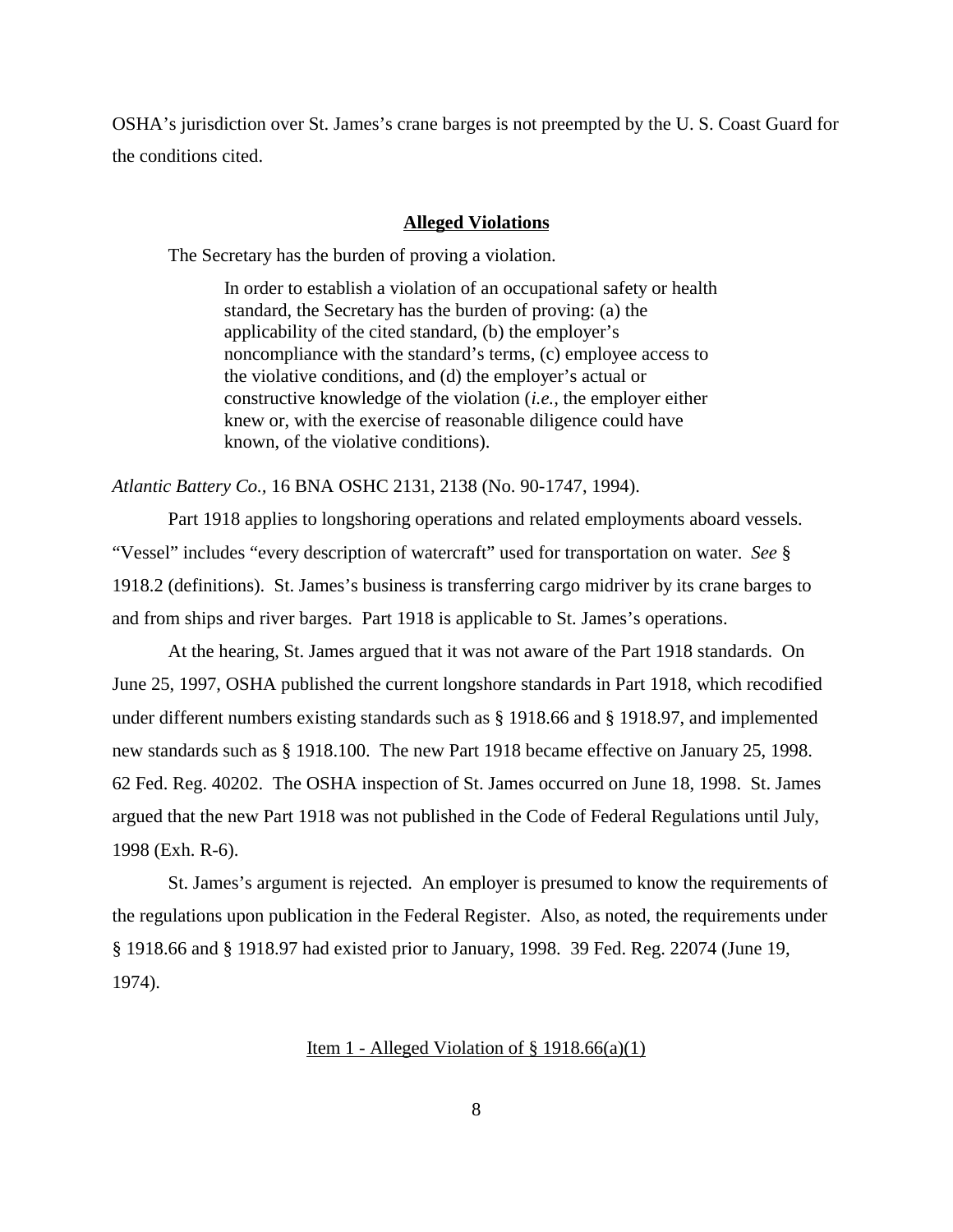The citation alleges that St. James failed to have the cranes used in its midriver transfer operation annually inspected and tested every four years by an accredited agency. Section 1918.66(a)(1) states:

> The following requirements shall apply to the use of cranes and derricks brought aboard vessels for conducting longshoring operations. They shall not apply to cranes and derricks forming part of a vessel's permanent equipment.

(1) Certification. Cranes and derricks shall be certified in accordance with part 1919 of this chapter.

Part 1919 requires maritime certifications of annual surveys and quadrennial tests by an accredited agency of cargo gear and material handling devices such as cranes (Exh. C-1; Tr. 28- 29). CO Buuck testified that his review of St. James's safety programs found no record of annual crane inspection certifications and only one quadrennial test (*Margret*). The remaining test records, dated in 1993, were within five years (Tr. 28). CO Buuck was told that St. James performed its own annual inspections and contracted the quadrennial tests to the National Cargo Bureau, Inc., which is accredited.

Paul Morton, Vice President of St. James Management Company, acknowledged that St. James inspected its own crane barges (Tr. 8, 11). Burton Gonzales, Plant Manager for St. James Management, also testified that St. James conducted its own annual inspections using a form from the American Crane Manual (Exh. R-2; Tr. 74-75). Gonzales also testified that he thought quadrennial inspections were to be conducted every five years (Tr. 75-76).

Section 1918.66(a)(1) does not apply to St James's cranes. By its terms, the standard applies to cranes which are "brought aboard vessels for conducting longshoring operations." It specifically excludes cranes "forming part of a vessel's permanent equipment." The cranes operated by St. James are permanently mounted on the barges and constitute part of the barges' equipment (Tr. 8, 15, 16). The National Cargo Bureau, Inc., who performed the quadrennial tests, identified the cranes as permanently mounted (Exhs. R-3, R-4). The Secretary failed to show that the cranes were not permanently mounted. CO Buuck did not observe the barges or cranes.

The alleged violation is vacated.

9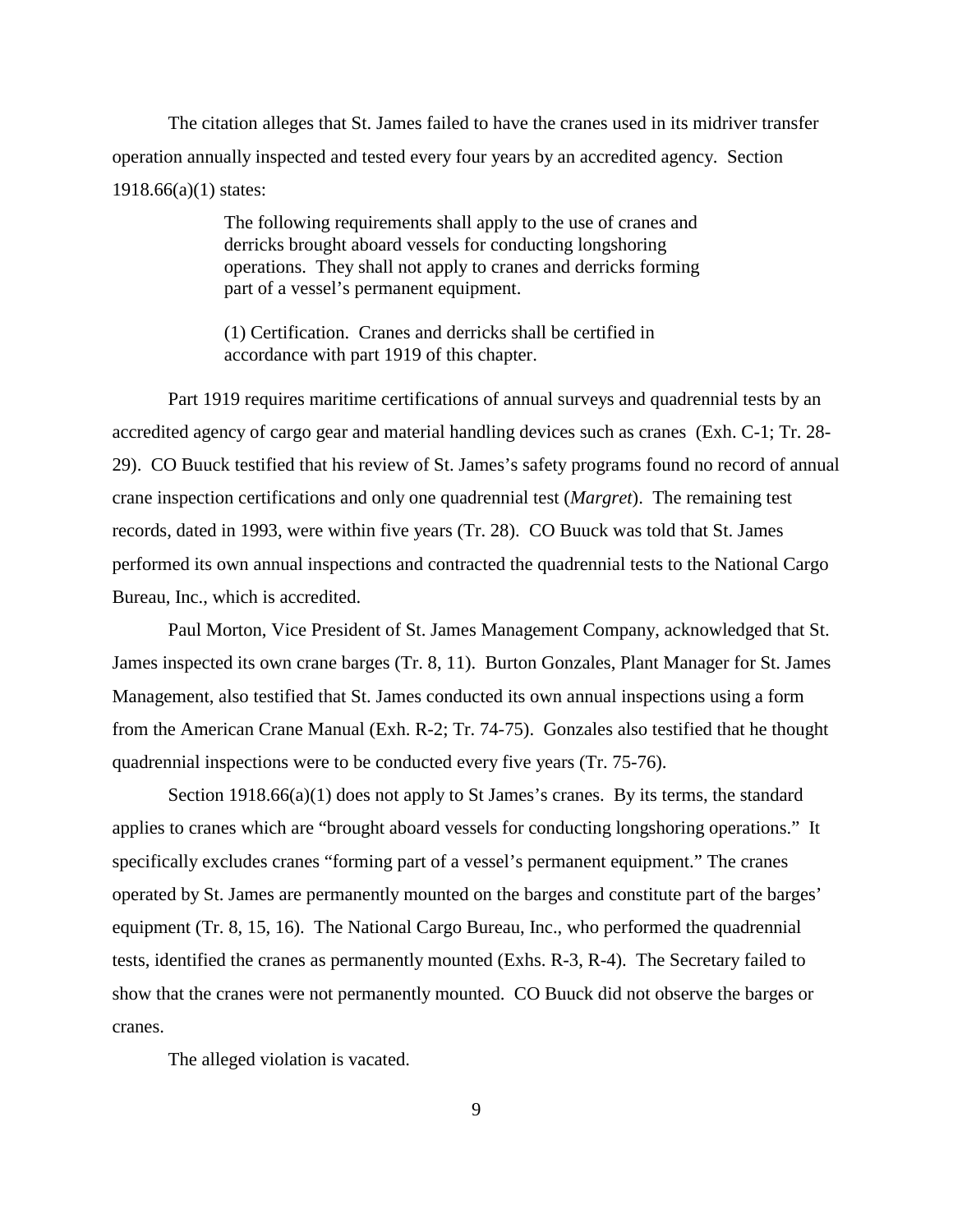## Item 2 - Alleged Violation of § 1918.97(b)

The citation alleges that St. James had no employee available who held a current valid first aid certificate in case of an injury aboard the five barges. Section 1918.97(b) provides that:

> A first aid kit shall be available at or near each vessel being worked. At least one person holding a valid first aid certificate, such as is issued by the Red Cross or other equivalent organization, shall be available to render first aid when work is in progress.

CO Buuck testified that he was told "they thought one of the men was a volunteer fireman that might have first aid training" (Tr. 31, 37). He was not provided any documentation, such as a first aid certification (Tr. 31, 37-38).

Morton testified that St. James has three employees who are "first responders" trained to conduct first aid (Tr. 63). Morton, however, did not testify when the three employees became first responders. He also testified that at the time of OSHA's inspection, there were no first aid certificates in the St. James's office (Tr. 80).

During the hearing, St. James listed employees with first aid or CPR certificates along with copies of three cards (Exh. R-1; Tr. 68-69). However, the list of employees does not identify when they received first aid certification. Two of the attached cards show an issuance date after OSHA's citation. The third card does show that Kenny Wilkins completed "BLS" training of the American Heart Association in March, 1998. However, Wilkins did not testify to explain the training and, according to Gonzales, Wilkins told him that he did not have a certificate in first aid (Tr. 83). Therefore, no weight is given to Morton's testimony and the list of employees.

Gonzales testified that three employees (Kenny Wilkins, Earl McGee and Ronnie Barlow) were certified in first aid at the time of OSHA's inspection (Tr. 72-73). He stated that he was aware of the information but did not provide it to CO Buuck (Tr. 80).

Gonzales's testimony is also given no weight. Upon examination, Gonzales conceded that he did not know whether Barlow, a superintendent, had a certificate showing completion of first aid training (Tr. 83). Also, as stated, Gonzales testified that Wilkins told him that he did not have a card (Tr. 83). It was Wilkins to whom St. James was referring when CO Buuck was told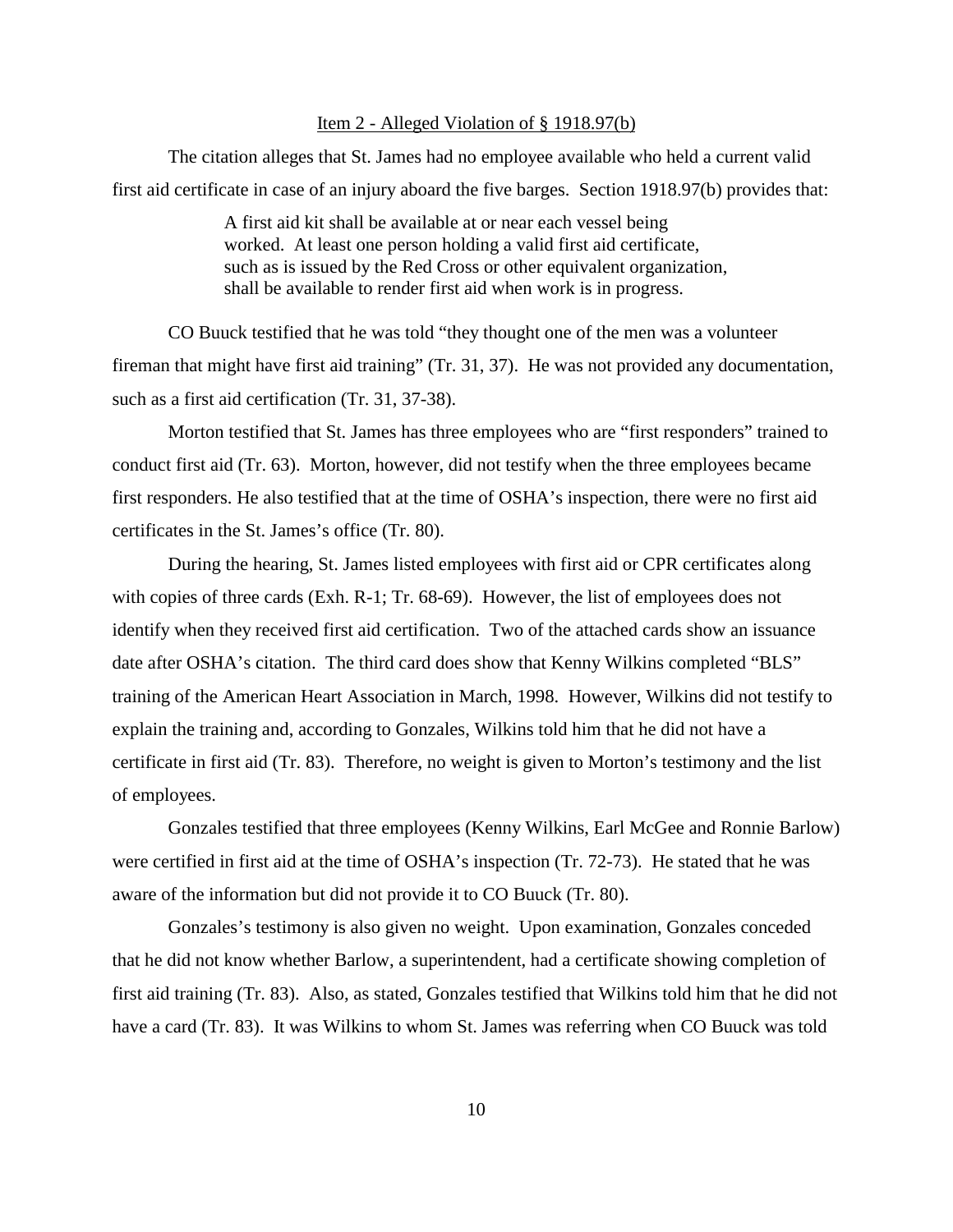an employee might have first aid training (Tr. 85). Finally, Gonzales stated that McGee had first aid training in the Reserves, but that he had not seen a certificate of completion (Tr. 84).

The standard requires an employer to assure that at least one employee is holding a valid first aid certificate, such as from the Red Cross. Although the record shows that employees currently are certified, there is no credible evidence that at least one employee held a valid first aid certificate at the time of OSHA's citation. See *CMC Electric, Inc.,* 1995-97 CCH OSHD ¶ 31,297 (No. 96-0619, 1997) (case involves a similar requirement under § 1926.50(c)). Also, there is no showing that St. James considered any employee available to render first aid, if necessary. It maintained no record of certified employees. Without such knowledge, St. James could not be assured that a certified first aid person was available when work was in progress on its five barges.

First aid treatment is necessary to give an injured employee some level of medical attention while waiting for professional medical treatment. Because its longshoring operations are conducted midriver, it is unlikely that timely medical attention could be obtained, making it more important that St. James have someone available who is certified in first aid. Although the standard does not require that the employer maintain copies of the certificates, it is reasonable to expect an employer to know which employees hold valid first aid certificates.

The violation of § 1918.97(b) is affirmed as serious.

### Item 3 - Alleged Violation of  $\S$  1918.100(a)

The citation alleges that St. James failed to develop and implement a written emergency action plan to ensure employees' safety from fire and other emergencies aboard the crane barges. Section 1918.100(a) provides:

> This section requires all employers to develop and implement an emergency action plan. The emergency action plan shall be in writing (except as provided in the last sentence of paragraph (e)(iii) of this section) and shall cover those designated actions employers and employees must take to ensure employee safety from fire and other emergencies.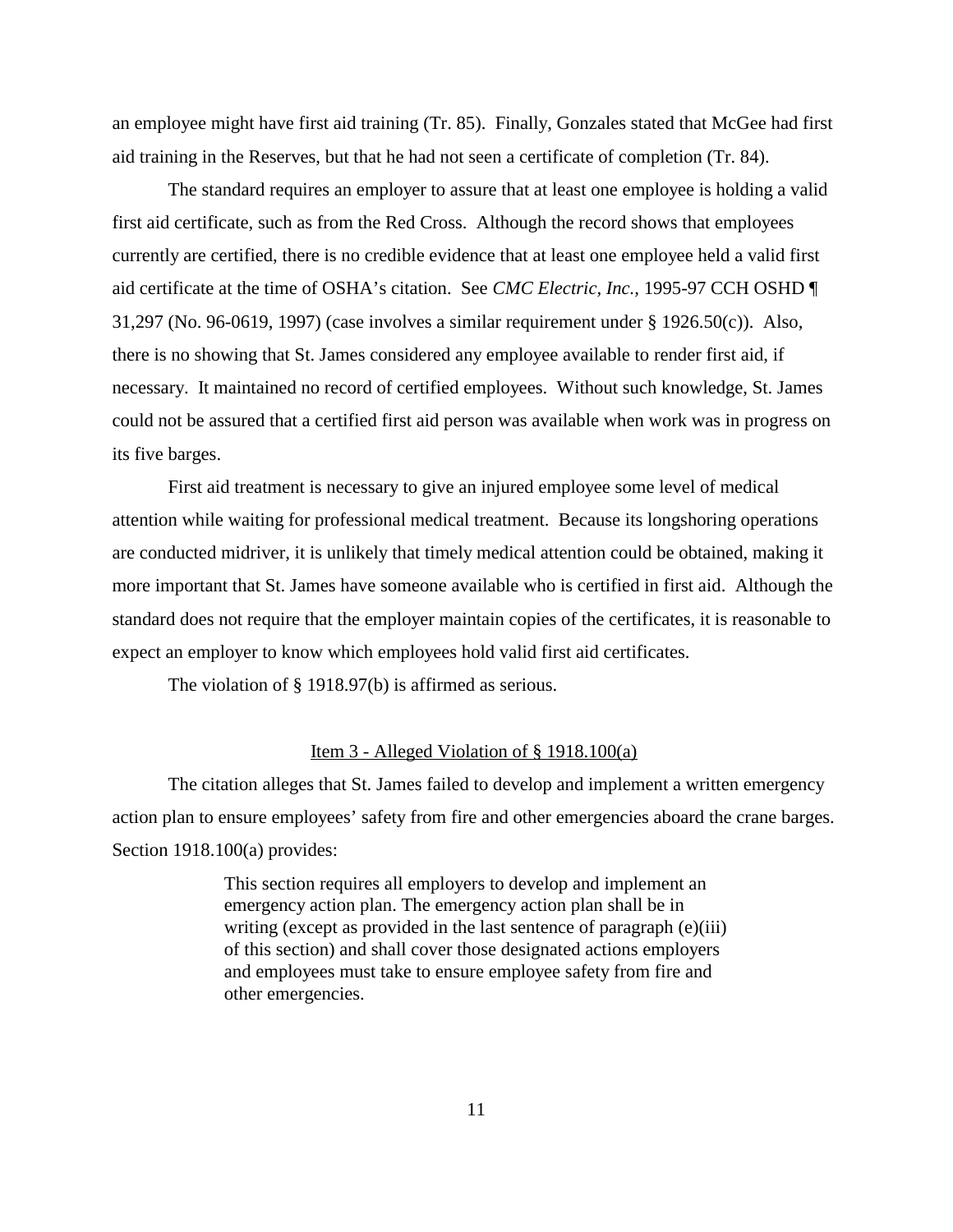Under Subpart (b), the emergency action plan must contain procedures for emergency escape, operating critical functions, accounting for all employees, rescue and medical duties, reporting the fire or other emergency, and contacting persons for further information. During the inspection, CO Buuck was not shown a written emergency plan. He was told that St. James did not have a written emergency action plan, except for two lines addressing hurricane procedures (Tr. 32, 38-39, 51).

At the hearing, St. James introduced a written emergency plan developed in 1988 and provided to the U. S. Coast Guard (Exh. R-5; Tr. 78). The plan discusses the procedures to take during a fire aboard the ship, river barge or the crane barges while transferring ammonium nitrate. The St. James's emergency plan describes the use of the alarm system, the notification to employees, the use of the radio to contact shore and tugboats, the wearing of respiratory equipment and instructions for evacuation.

The emergency plan presented by St. James fails to comply. It was developed in 1988 and only addressed the transfer of ammonium nitrate. The plan was not shown to be currently enforced by St. James or to encompass a fire emergency involving other types of cargo transfers. The plan was not shown to CO Buuck during his inspection. Also, the plan does not address other potential emergencies in midriver transfers, such as collisions or storms.

The violation is affirmed as serious. St. James should have known it had to have emergency procedures in place for its midriver transferring operations. Without emergency procedures, employees were exposed to possible serious injury or death.

### Penalty Considerations

The Commission is the final arbiter of penalties in all contested cases. Under § 17(j) of the Act, the Commission is required to consider the size of the employer's business, the history of previous violations, the employer's good faith, and the gravity of the violation when determining an appropriate penalty. Gravity is the principal factor to be considered.

St. James is considered a medium-sized employer because it employed approximately 80 employees (Tr. 12). This was St. James's first OSHA inspection (Tr. 54). Although it refused an on-site inspection, St. James appeared cooperative and it reasonably believed that the U. S. Coast